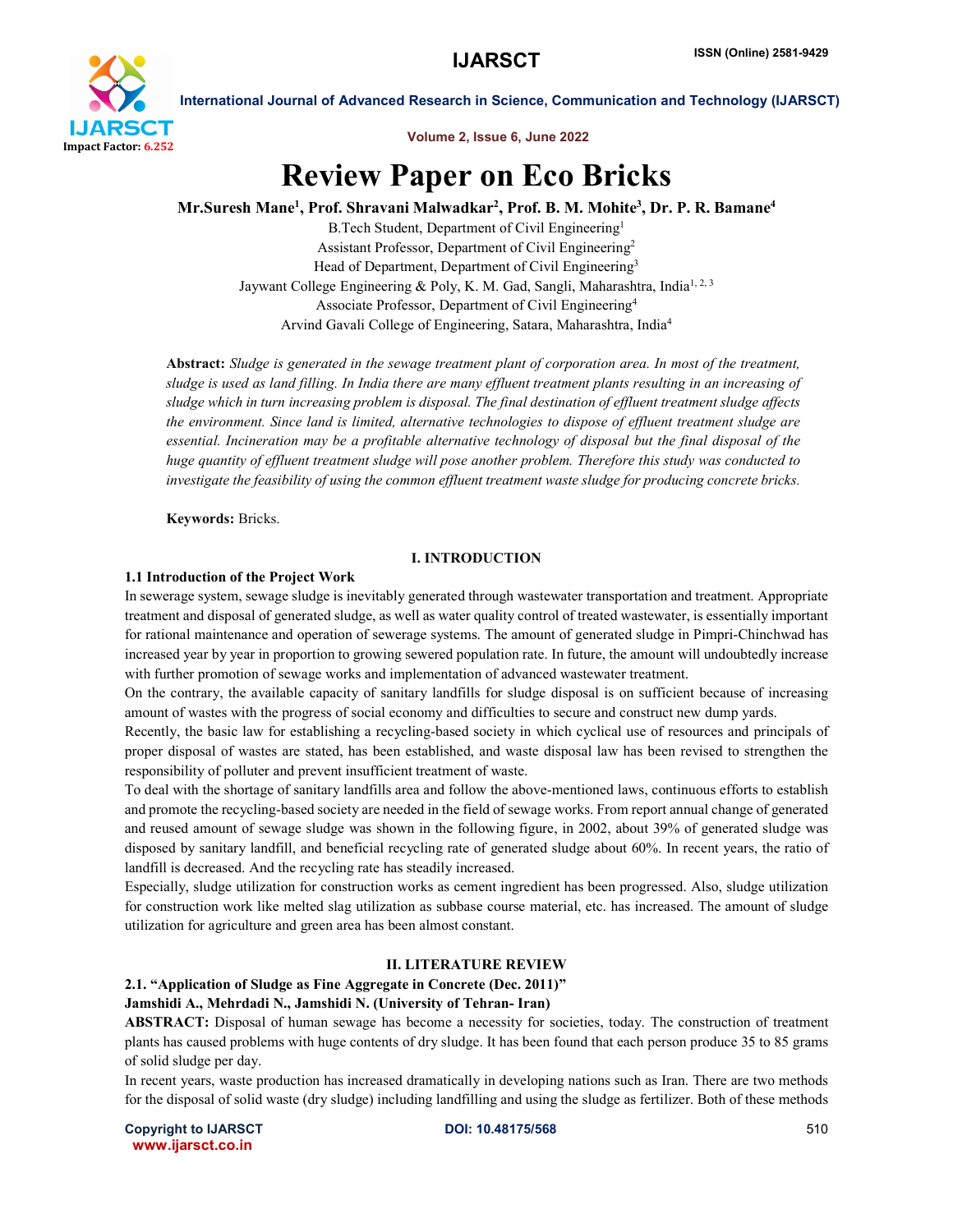

### Volume 2, Issue 6, June 2022

have been prohibited by Iran's Environmental Organization, due to the dangers of heavy metals present in the sludge. Due to these limitations, high volumes of dry sludge have been produced and collected in treatment plants. Alborz sewer treatment plant is an industrial-domestic unit which collects sewage of more than 500 factories. The production of dry sludge is about 2.5 to 3 tons a day in this treatment plant.

In the present research, the dry sludge of Alborz treatment plant was used as filler in concrete.

Worldwide, a great deal of research has been carried out to use dry sludge in concrete.

In Iran, the application of dry sludge in construction materials is a new method. In this research, the dry sludge of a sewage treatment plant was characterized, and its effects on the performance of concrete were evaluated.

To evaluate the effects of dry sludge on concrete performance, its physical and mechanical properties were studied. Thereafter, concrete specimens were produced with water to cement ratios of 0.45 and 0.55, and with sludge contents of 0, 5, 10, 20 and 30 percent. Finally, compressive strength of the specimens was measured.

From the study of above reference paper, Jamshidi eta concluded that on increasing the percentage of sludge in the concrete block the compressive strength of the block will decrease. Utilization of 10% of dry sludge in concrete caused 8% decrease in compressive strength which was much lower than the decrease amount reported in previous researches(About 42%). The dry sludge which was taken for the test purpose has a satisfying compatibility to concrete materials, due to high contents of SiO2. The dry sludge due to low pozzolanic activity, acts as filler or fine aggregate in concrete. On the basis of results, it is proposed to use concretes containing more than 10% of dry sludge as nonconstructional concretes such as paving and flooring concretes.

Following were the conclusions made after going through the above reference paper:

- It was observed that the dry sludge of waste water treatment plant of Alborz city has a satisfying compatibility to concrete materials, due to high contents of  $SiO<sub>2</sub>$ .
- The dry sludge due to low pozzolanic activity, acts as filler or fine aggregate in concrete.
- Utilization of 10% of dry sludge in concrete caused 8% decrease in compressive strength which was much lower than the decrease amount reported in previous researches (About 42%).
- On the basis of result, it is proposed to use concretes containing more than 10% of dry sludge as nonconstructional concretes such as paving and flooring concretes.

# 2.2 "Reuse water treatment sludge for hollow block Manufacture (Feb 2010)"

# Thaniya Kaosol (Prince of Songkla University, Songkhla, Thailand)

Thaniya Kaosol concluded that the water treatment sludge mixtures can be used to produce hollow non-load bearing concrete blocks, while 10% and 20% water treatment sludge mixtures can be used to produce the hollow load bearing concrete blocks. Economically, the 10% and 20%water treatment sludge mixtures can reduce the cost at 0.64 and 1.05 Thai baht per block, respectively.

The 50% water treatment sludge ratio in mixture to make a hollow non-load bearing concrete block reduce the maximum cost at 2.35 baht per block.

The production of the hollow concrete block mixed with water treatment sludge use as a fine aggregate in hollow concrete blocks, could be a profitable disposal alternative in the future and would be of the highest value possible for the foreseeable future. From the water absorption test Kaosol concluded that water absorption percentage increases with the increase in the percentage of dry sludge. Talking about the compressive strength, if we increase the percentage of sludge. The compressive strength of the concrete will decrease .Production of various mixed ratio of hollow concrete blocks from dewatered water treatment sludge used as a fine aggregate in hollow concrete blocks, could be a profitable disposal alternative in the future and will be of the highest value possible for the foreseeable future.

Following conclusions can be made from Kaosol reference paper:

- About 10% and 20% of the water treatment sludge ratio in mixture to make a hollow loadbearing concrete block can reduce the cost at 0.64 and 1.05 baht block-1,respectively
- 50% of water treatment sludge ratio in mixture to make hollow non-load bearing concrete block can reduce the maximum cost at 2.35 baht block-1
- Dewatered water treatment sludge can be used for construction works such as hollow non-loading blocks and hollow load bearing concrete blocks.

Copyright to IJARSCT **DOI: 10.48175/568** 511 www.ijarsct.co.in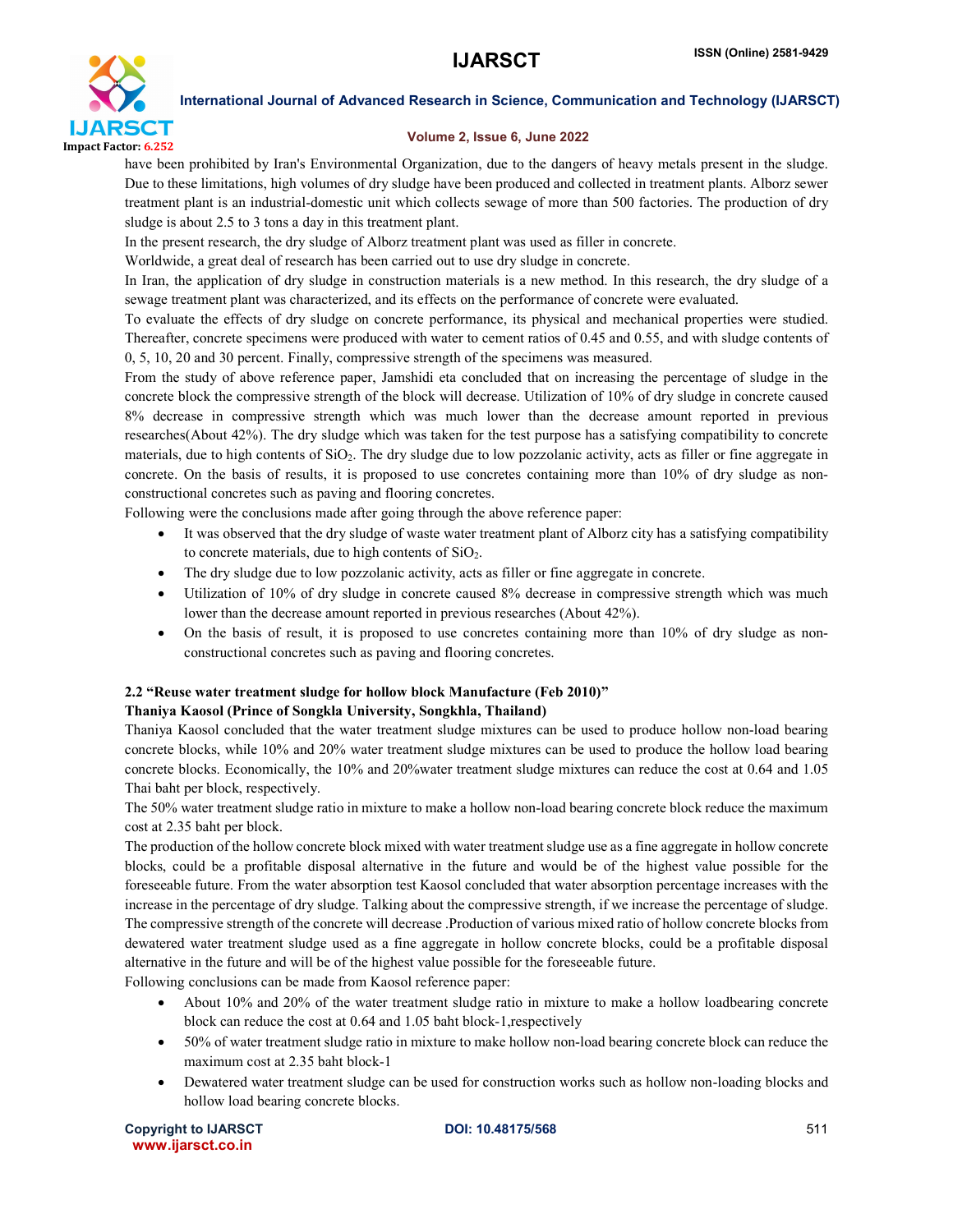

#### Volume 2, Issue 6, June 2022

• Production of various mixed ratio of hollow concrete blocks from dewatered water treatment sludge used as a fine aggregate in hollow concrete blocks, could be a profitable disposal alternative in the future and will be of the highest value possible for the foreseeable future.

# 2.3 "Development of Bricks from Waste Material"

# Cheng, Chiang, Badr, Raut

ABSTRACT: Since the large demand has been placed on building material industry especially in the last decade owing to the increasing population which causes a chronic shortage of building materials, the civil engineers have been challenged to convert waste to useful building and construction material. Recycling of such waste as raw material alternatives may contribute in the conservation of non-renewable resources, improvement of the population health and security preoccupation with environmental matters and reduction in waste disposal costs. In the review of utilization of those waste, this paper reviews recycling various waste material in bricks production. The effects of those wastes on the bricks properties such as physical, mechanical properties will be reviewed and recommendations for future research as out comings of this review will be given. This reviewed approach on bricks making from waste is useful to provide potential and sustainable solution.

(Cheng et al., 2006) investigated the properties of water permeable bricks made of water treatment sludge and bottom ash (BA) without involving an artificial aggregate step. The mechanical properties of the sintered bricks were examined with respect to relevant standards. It was found that 20 % by weight content of bottom ash under a sintering condition of 1150°C could generate a brick with a compressive strength of 256 kg/cm2 , a water absorption ratio of 2.78 % and a permeability of 0.016 cm/s. Bricks developed in this study could be used as water permeable, environmentally friend product as pavement brick in an urban area.

(Chiang et al., 2000) produced novel light weight bricks by sintering mixes of dried water treatment plant sludge and agricultural waste with rice husk ash. Bricks containing 40 % by weight rice husk sintered at 1100ºC produced low bulk density and relatively high strength that were compliant with relevant Taiwan standards for use as lightweight bricks in future green building. Results for toxic characteristic leaching procedure (TCLP) concentration indicated that TCLP concentrations of Cu, Zn, Cr, Cd, and Pb in the sintered products were lower than regulation thresholds.

(Badr et al., 2012) investigated the complete substitution of clay brick by sludge mixed with rice husk ash (RHA) and silica fume (SF). Bricks were fired at 1000°C. Bricks contained 25% SF and 50% sludge showed superior mechanical properties as compared with conventional bricks and with those available in the Egyptian code.

(Raut et al., 2011) did a review study in developing bricks from various industrial and agricultural waste material like paper processed residues, cigarettes buts, fly ash- lime gypsum, cotton waste, limestone powder waste, textile effluent treatment plant, Organic residue, kraft pulp residue, petroleum effluent treatment plant sludge and recycled sludge welding flux. Water absorption and compressive strength of bricks developed from those waste were reviewed. It was concluded that the bricks developed from paper processing residues and waste paper pulp showed the highest compressive strength greater than 12 times from the minimum recommended by Indian Standard IS1007:1992.

The various wastes that are currently recycled in bricks manufacturing have been reviewed. The effects of those wastes on the bricks properties are reviewed. Enhance performance in terms of making more environmental and an economical brick neither consumes energy resources nor emits pollutant gases gives an economical option to design the green building.

#### 2.4 "Utilization of sludge as brick materials"

# Shrikant S Jahagirdar, S. Shrihari, B Manu (NITK, Surathkal, India)

Bricks manufactured from dried sludge collected from an industrial wastewater treatment plant were investigated. Results of tests indicated that the sludge proportion and the firing temperature were the two key factors determining the brick quality. Increasing the sludge content results in a decrease of brick shrinkage, water absorption, and compressive strength. Results also showed that the brick weight loss on ignition was mainly attributed to the organic matter content in the sludge being burnt off during the firing process. With up to 20% sludge added to the bricks, the strength measured at temperatures 960 and 1000 °C met the requirements of the Chinese National Standards. Toxic characteristic leaching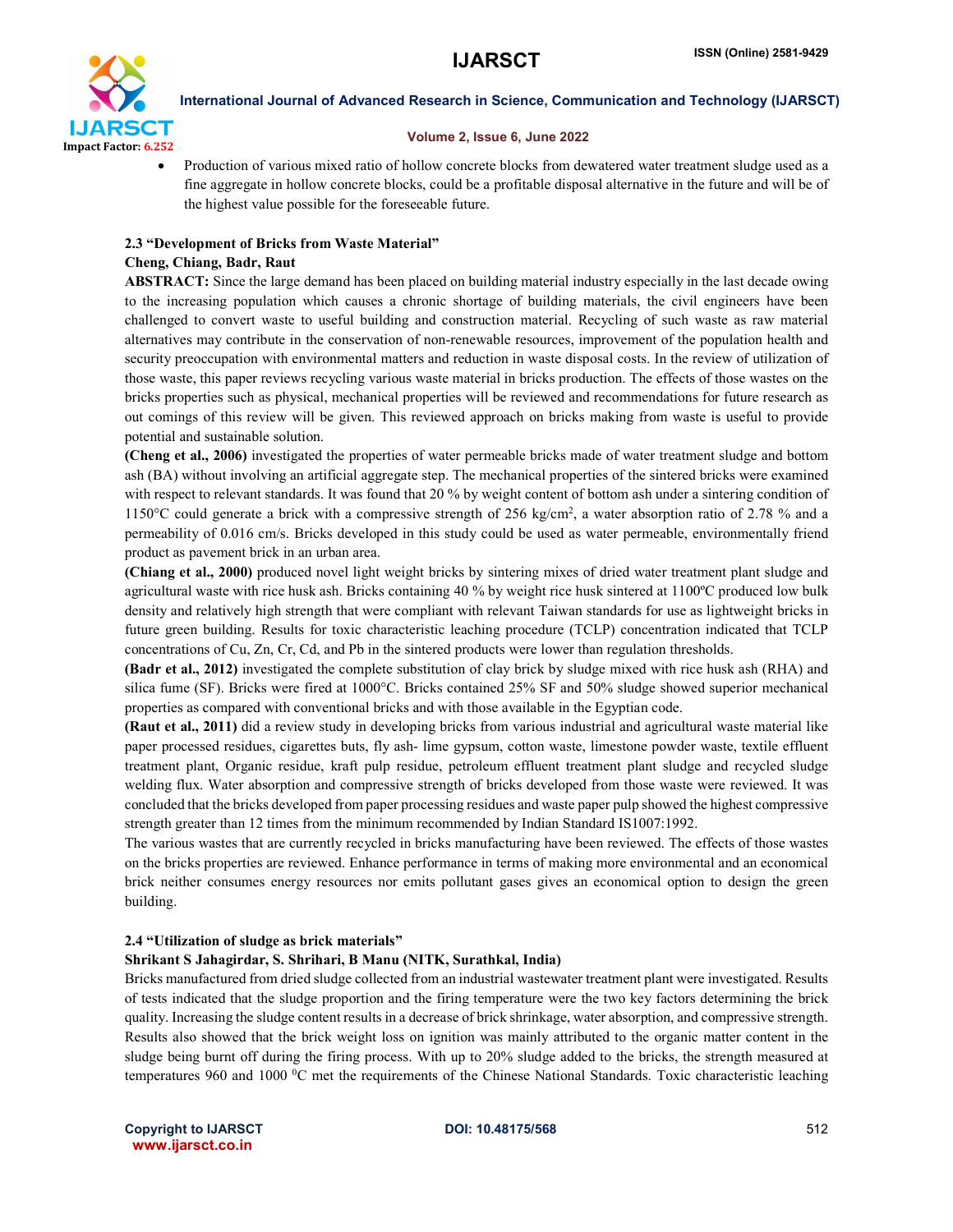

# Volume 2, Issue 6, June 2022

procedure (TCLP) tests of brick also showed that the metal leaching level is low. The conditions for manufacturing good quality bricks is 10% sludge with 24% of moisture content prepared in the molded mixtures and fired at 880–960  $\rm{^0C}$ . Following were the conclusions made after going through the above reference paper:

- As the amount of sludge increases, the specific surface area of the mixture increases proportionally.
- The water absorption for the bricks increases with increased sludge addition and decreased firing temperature, thereby decreasing its weathering resistance. When the mixture contains less than 15% sludge and is fired at a temperature higher than 960 $\degree$ C, the percentage of absorbed water in the produced brick should lie in the 1st class category. With 30% sludge in replacement of clay and fired at  $1000^{\circ}$ C, the brick produced in this condition meets the 2nd class brick water absorption criteria.
- The proportion of sludge in the mixture and the firing temperature are the two key factors affecting the quality of brick.
- With up to 10% sludge added to the bricks, the strength achieved at 1000  $\rm{^0C}$  can be as high as the normal clay bricks. When a 20% sludge is added in the brick, the achieved brick strength at 1000 °C lies in the scope of the 1st-class category. With up to 30% sludge added to the bricks, the strength measured at temperatures of 1000 0  ${}^{0}C$ , met the requirements of a 2nd class brick standard.
- On the basis of result the proportion of sludge in brick is 10%, with a 24% optimum moisture content, prepared in the molded mixtures and fired between 880  $\rm{^0C}$  and 960  $\rm{^0C}$  to produce a good quality brick.

# 2.5 "Stone Sludge: Economical Solution for Manufacturing of Bricks" Mamta Rajgor, Jayeshkumar Pitroda (BVM, Sardar Patel University) ABSTRACT:

A new approach to the production of brick was carried out by using Class F fly ash. Marble and granite industry has grown significantly in the last decades with the privatization trend in the early 1990s.Accordingly, the amount of mining and processing waste has increased .Stone waste is generally a highly polluting waste due to both of its highly alkaline nature, and its manufacturing and processing techniques ,which impose a health threat to the surroundings. Brick is one of the most common masonry units as a building material due to its properties. Many attempts have been made to incorporate wastes into the production of bricks, for examples, limestone dust, wood sawdust, processed waste tea, fly ash, polystyrene and sludge. Recycling such wastes by incorporating them into building materials is a practical solution for pollution problems. This paper represents the utilization of stone sludge waste in manufacturing fly ash bricks. In this paper, an attempt is made to study the properties of stone waste fly ash bricks.

Following were the conclusions made after going through the above reference paper:

- As the percentage of stone waste increases, compressive strength increases up to a certain point and then after the decreases. The optimum point at which we get maximum strength is replaced 30% stone waste by class F fly ash.
- Use of Stone waste in brick can solve the disposal problem; reduce cost and produce a greener Eco-friendly bricks for construction.
- Environmental effects of wastes and disposal problems of waste can be reduced through this research.
- A better measure by an innovative Construction Material is formed through this research.
- It provides innovative use of class F fly ash which contains less than 20% lime.
- This study helps in converting the non-valuable stone waste into bricks and make it valuable.

# Need of Study

Rapid Industrialization and Urbanization is causing serious environmental problems. One of the major concerns amongst these is safe and sound disposal of solid wastes. This project reuses the water treatment sludge from a water treatment plant to make eco-friendly bricks. The main aim is to increase the value of the water treatment sludge from a water treatment plant and to make a sustainable and profitable disposal alternative for the water treatment sludge. Attempts were made to utilize the water treatment sludge as a replacement for fly-ash in the mix for the bricks